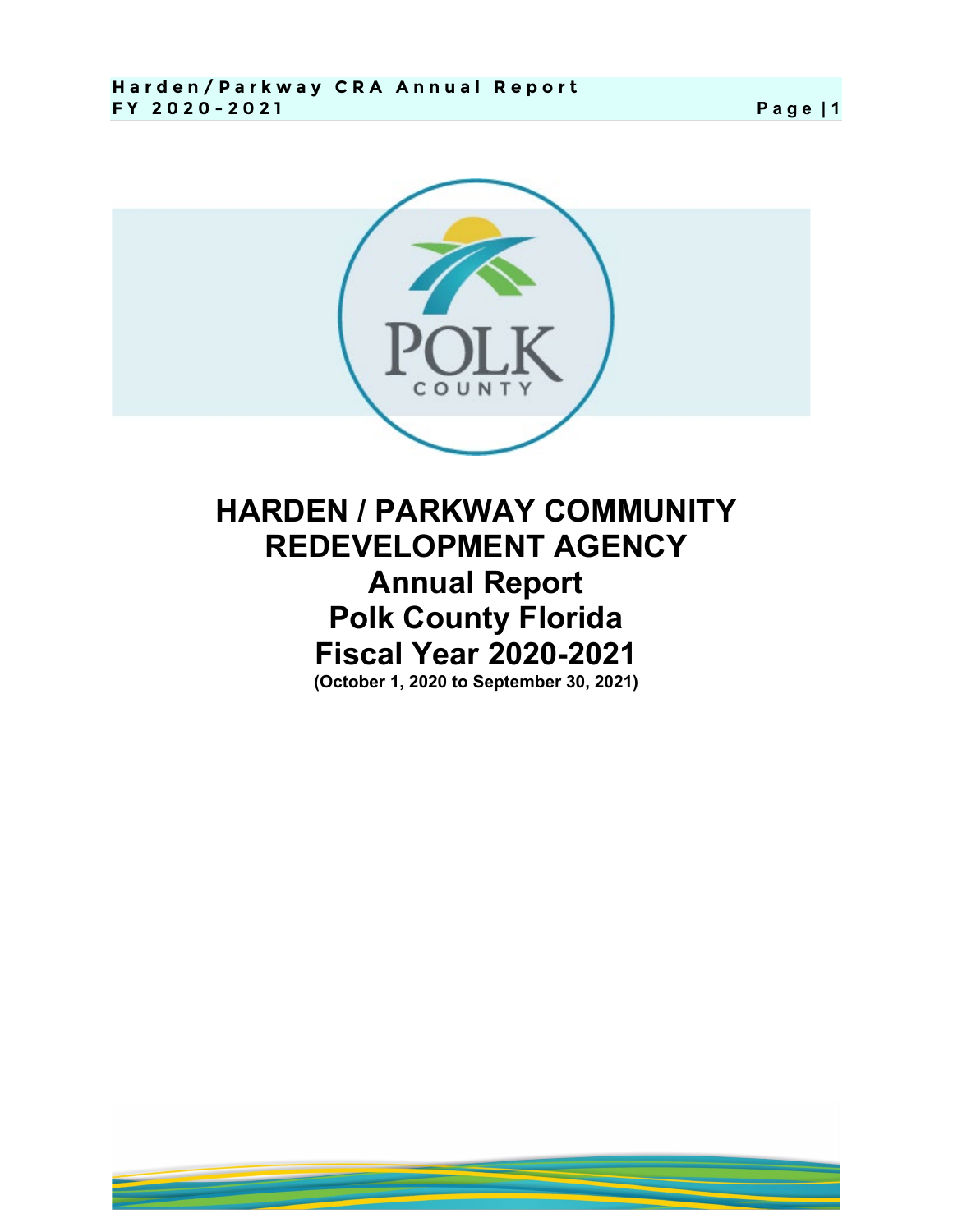# **Harden / Parkway CRA Table of Contents**

| <b>Section I: Introduction</b>       |  |
|--------------------------------------|--|
| <b>Section II: History</b>           |  |
| <b>Section III: Harden CRA Board</b> |  |
| <b>Summary</b>                       |  |
| <b>Sion V: Financial Statements</b>  |  |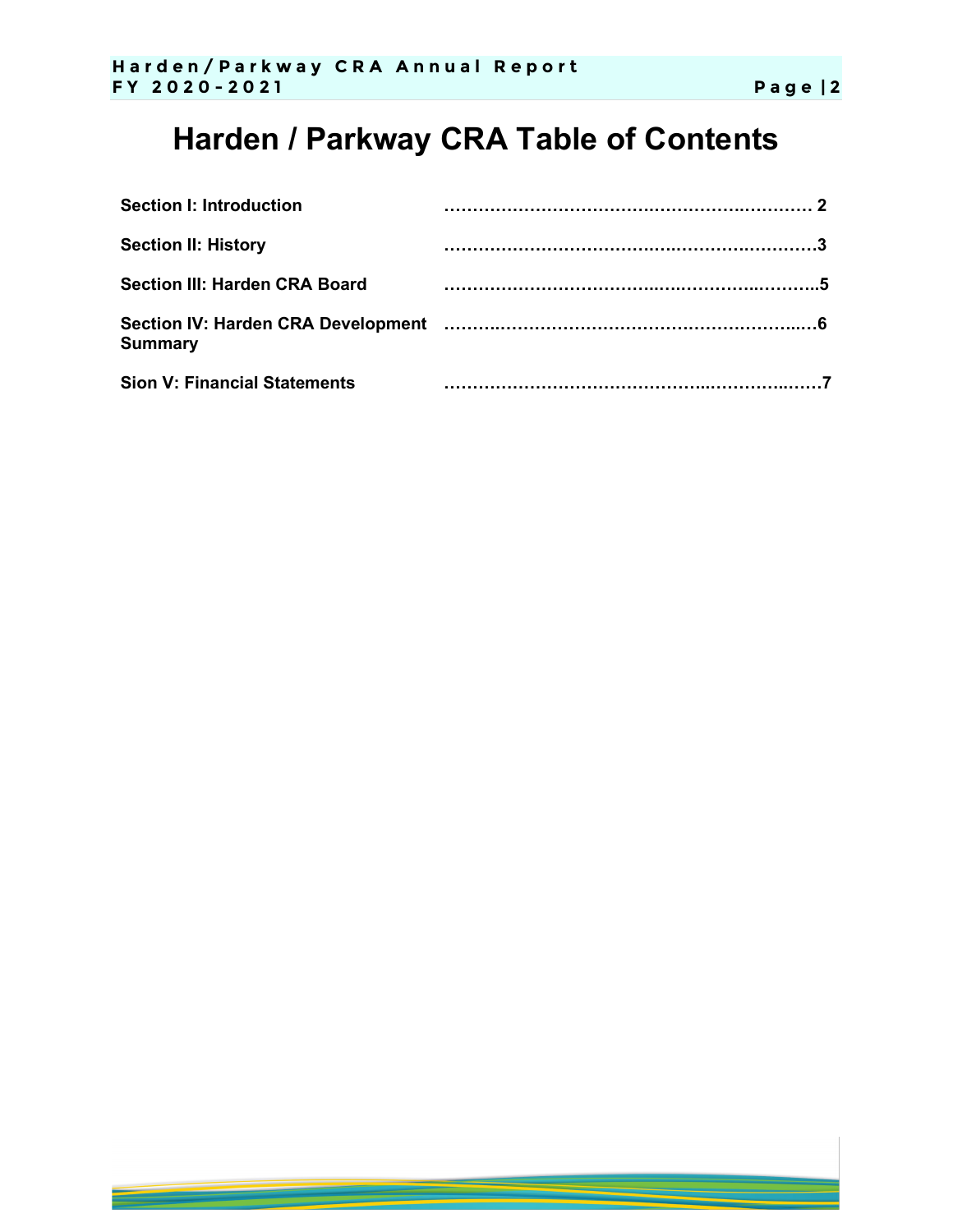#### **SECTION I INTRODUCTION**

Chapter 163.387 (8), Florida Statues, requires that Polk County Board of County Commissioners file an annual report of its financial activities with the taxing authorities each year for the preceding fiscal year. This annual report has been prepared to meet that obligation and is filed for FY 20/21 ending September 30, 2021.

The Agency's base year is 2003 and the base year taxable value is (\$7,549,782). The current year taxable value in the tax increment area from the Polk County Property Appraiser is \$129,290,645 which represents a 11.82% increase from the 2020 final taxable value. Overall, the Agency's taxable value has increased by 171.25% (\$7.5 million to \$129.3 million) above the base year.

This report sets forth: (1) the history of the Community Redevelopment Agency and its member commissioners, (2) organization and membership of the administration, (3) public and private capital improvement and projects accomplished, and (4) financial statements of investments, liabilities, income, and operating expenses.



**Figure 1 Harden/Parkway CRA Boundary Map**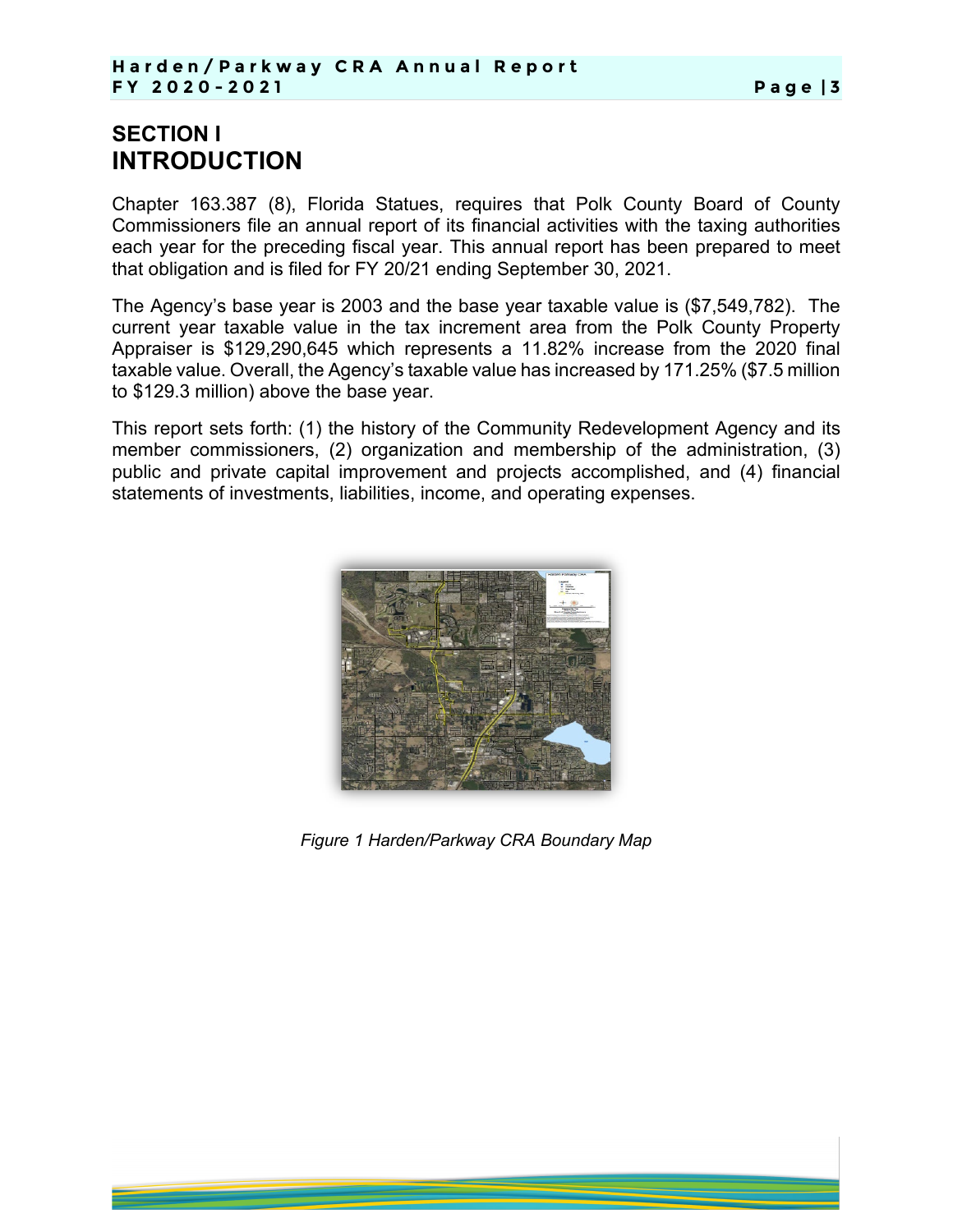#### **SECTION II HISTORY**

On June 20, 2004, the Board of County Commissioners (the BoCC) approved the establishment of the Harden/Parkway Community Redevelopment Agency (Agency) through the adoption of the Community Redevelopment Plan (Plan) with Ordinance No. 2004-11 and the funding of the Plan through Ordinance No. 2004-12, which created the Agency Trust Fund. On January 21, 2004, the BoCC adopted Resolution No. 2004-10 appointing itself as the Board Members of the Agency. In accordance with the Section 163.357(1)(c), Florida Statutes, the BoCC went on to appoint the City Manager and the Community Development Department Director for the City of Lakeland to serve as two additional members of the Harden/Parkway CRA Board.

The Agency is located within the South portion of the City of Lakeland and unincorporated areas of Polk County. The purpose of the Agency is to coordinate projects and programs to rehabilitate, conserve, and redevelop the Harden/Parkway community. The Agency lies within District 1 of the County.

The Agency encompasses lands located within the southern portion of the City of Lakeland and unincorporated areas of Polk County. These lands are predominately road right of ways along Harden Boulevard and South Florida Avenue. Polk County had the statutory authority to establish a redevelopment area in a municipality located within Polk County and was supported by the City of Lakeland in utilizing this approach. The County and City established an Interlocal Agreement to cooperate in creating this CRA for the purpose of eliminating transportation system blight in the area which originally had adverse impacts upon both County and City governments and the citizenry.

The purpose of the Agency CRA Plan was to provide the program framework to relieve the transportation blight conditions, avoid economic disuse of potentially viable properties, and provide the funding mechanism to jointly address the necessary transportation improvements. The County borrowed the funds to complete approximately \$11.2 million of transportation and roadway improvements prior to 2013. Repayment of this debt is dependent upon tax increment financing (TIF) revenues and gas tax revenue, as TIF revenue alone is insufficient to cover the debt service payment.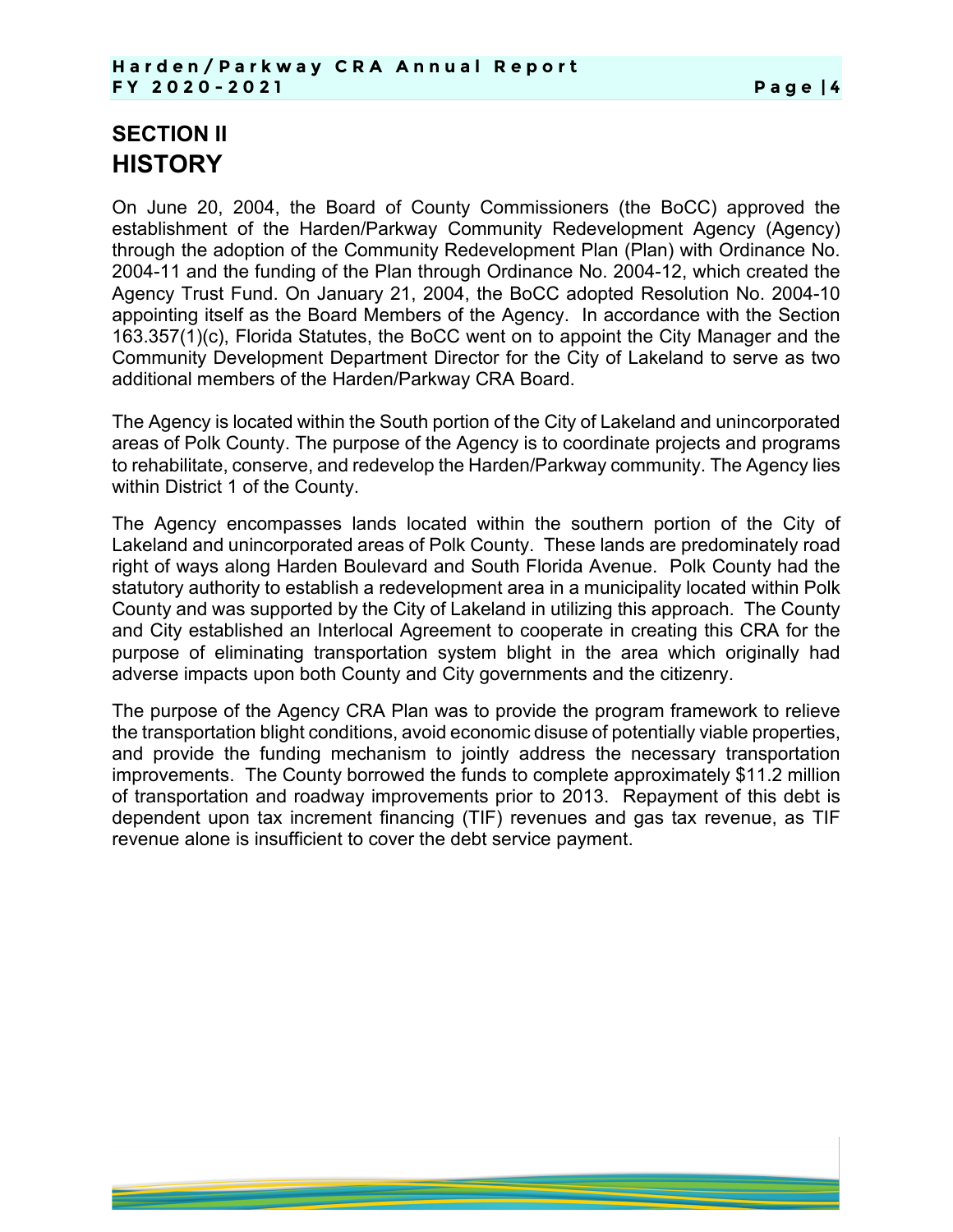

**Figure 2 Harden/Parkway CRA Topographical Map** 

#### **SECTION III HARDEN CRA BOARD**

The Harden/Parkway CRA Board include the Polk County Board of County Commissioners, the City Manager of Lakeland, and the Community Development department Director for the City of Lakeland, or their designees, to serve as two additional members of the Harden/Parkway CRA Board. The appointing authority is found in Resolution No. 2004-010.The Harden/Parkway CRA Board holds meetings on an asneeded basis. Current Board Members are:

#### **Board Members**

George Lindsey, District 1, November 5, 2024 Rick Wilson, District 2, November 8, 2022 Bill Braswell, District 3, November 5, 2024 Martha Santiago, District 4, November 8, 2022 Neil Combee, District 5, November 5, 2024 Shawn Sherrouse, Lakeland's City Manager Brian Rewis, Lakeland's Community Development Director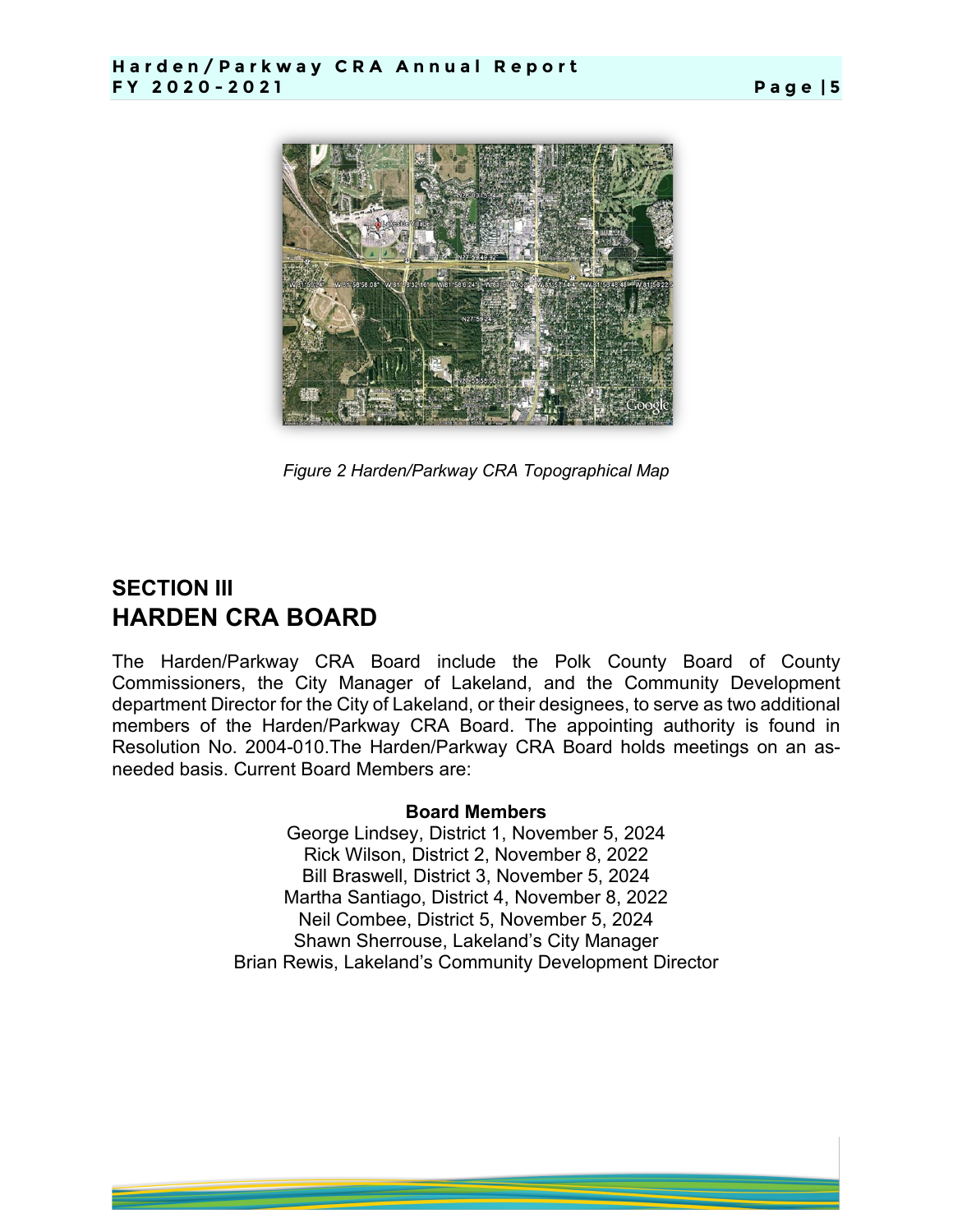

**Figure 3 Harden/Parkway CRA Aerial View** 

### **SECTION IV HARDEN CRA DEVELOPMENT SUMMARY**

The Harden/Parkway CRA is in current debt repayment due to the County and City establishing an Interlocal Agreement to cooperate in creating this CRA, for the purpose of eliminating transportation system blight in the area as mentioned in Section II. The County borrowed the funds to complete transportation and roadway improvements prior to 2013.



*Figure 4 Harden/Parkway CRA, Lakeside Village*